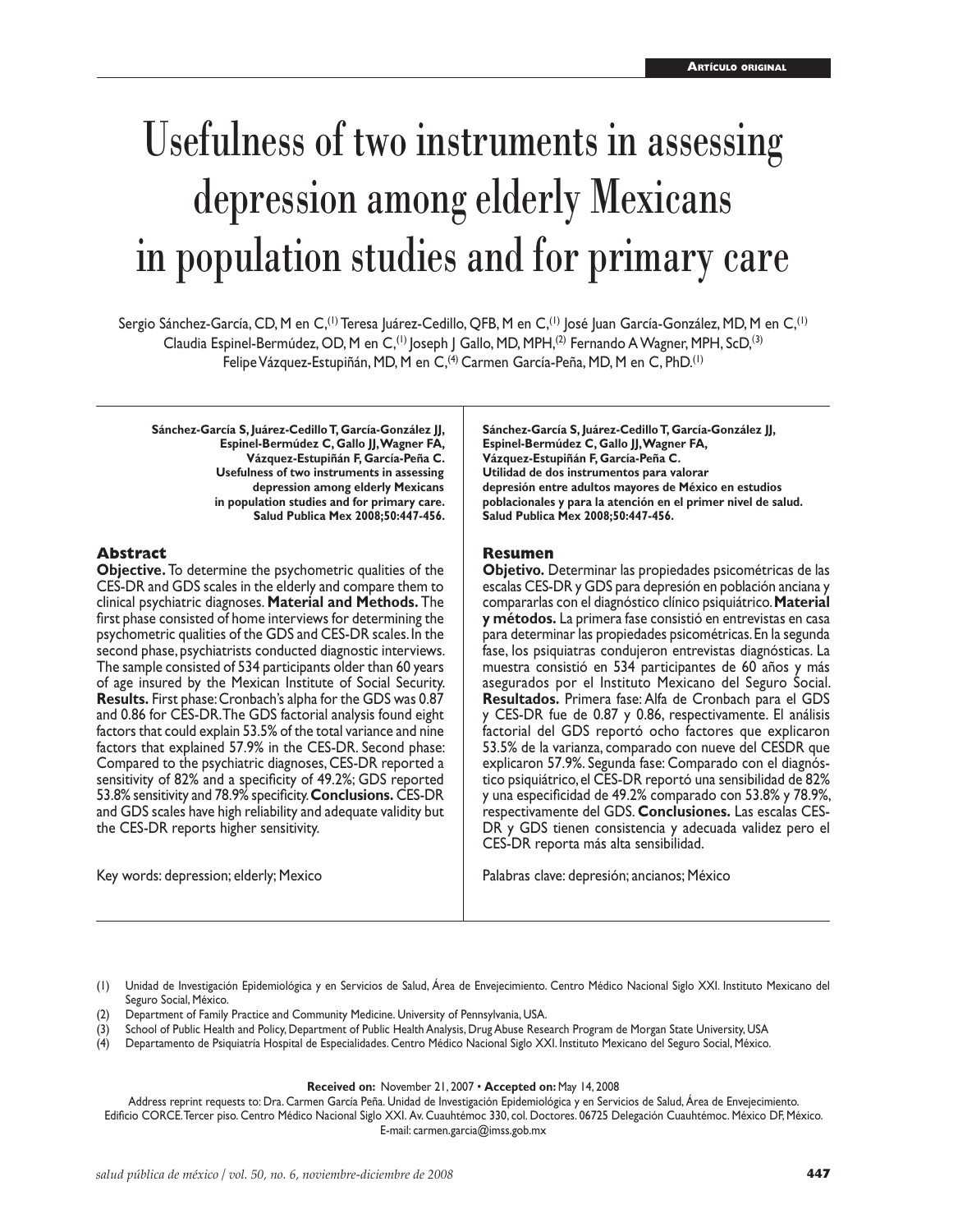**Depression is a geriatric syndrome which has a** significant impact on public health.<sup>1</sup> Worldwide prevalence of depressive disorders in adults over 55 can exceed 35%, and that of depressive disorders considered to be clinically relevant is 13.5%.<sup>2</sup> However, there are few reports on depression in older adults from developing countries.3 A longitudinal study conducted on elderly beneficiaries of the IMSS (Mexican Institute of Social Security), a main component of the Mexican public health system, estimated a prevalence of 43% using an abridged version of the Geriatric Depression Scale (GDS).4 More recently, Bello *et al.*<sup>5</sup> estimated that 10% of women aged 60 or older in Mexico had depression.

 The effects of depression in elderly people become more often and more intensely evident when declining state of health is involved, $1,6$  as well when there is a decrease in both functional capability $\theta$  and cognitive capability;7,8 this generates a high degree of dependence on their families and society,<sup>9</sup> thus increasing the cost of health care and resulting in the loss of potentially productive individuals.10,11

 Previous studies have proven that depression is under-diagnosed in elderly people, especially in primary care.12 Several factors have been associated with the lack of diagnosis, such as atypical manifestations of this condition, misdiagnosis as a chronic disease,<sup>1</sup> cognitive decline,<sup>8</sup> gender and ethnicity,13 cultural factors, and finally, shortcomings in the diagnosis and treatment on the part of medical service providers.14 For this reason, the use of screening scales to identify possible cases and begin treatment earlier is of utmost importance.15

 The Center for Epidemiologic Studies -Depression scale (CES-D)<sup>16,17</sup> and the Geriatric Depression Scale  $(GDS)^{18,19}$  have been the two most widely used.<sup>20</sup>

 Evidence shows that the CES-D scale is reliable and useful in identifying people with high depressive symptomatology. However, the scale was developed over 25 years ago and needed to be revised in order for it to correspond to the 10th edition of the International Statistical Classification of Diseases (ICD-10) or the American Psychiatric Association's Diagnostic and Statistical Manual, 4th edition (DSM-IV).17,21 The GDS scale has been the subject of extensive research. Nevertheless, the existing information on the performance of both the CES-DR and GDS in Mexico is insufficient. Hence, it is necessary to test both the GDS and the CES-DR for their psychometric qualities as well as for their usefulness in identifying possible cases of depression. The present study is aimed at determining the psychometric qualities of the CES-DR and GDS screening scales in a population-based study of older adults in Mexico City as well as comparing them to clinical psychiatric diagnoses in a subsample of participants.

# Materials and Methods

The study was divided into two phases. The first phase consisted of in-home interviews for determining the psychometric qualities of the CES-DR and GDS scales. In the second phase, psychiatrists conducted diagnostic interviews on a subsample to compare each one of the scales to the clinical psychiatric diagnosis. The study was carried out between the months of January and June, 2005.

#### **First phase of the study: interviews by non-medical staff**

The sample consisted of 534 individuals randomly chosen from 35 191 individuals who were aged 60 or older, beneficiaries of the IMSS, and residents in the southwest area of Mexico City who made up the final sample of a cohort study for identifying risk factors for root caries. Sample size was calculated using a Cronbach's alpha of 0.8 for both scales,17, 22 with 95% confidence and 80% power.

 Each participant was interviewed in his or her home after granting verbal and written informed consent. A questionnaire was used containing the following variables: sex, age, marital status, schooling, employment status, personal perception of their state of health, cognitive impairment, $23$  morbidity, consumption of antidepressant medication, as well as the two instruments for assessing depressive symptoms described below. The information was gathered by three trained interviewers.

 The revised version of the CES-D was created by Eaton *et al.* 17 and adapted for a sample of older Mexican adults.21 The correspondence of items with the DSM-IV was analyzed and new items were generated. Time scale was adjusted to assess the frequency of symptoms within the past 15 days. The revised version, comprising 35 items, includes the entire original version of the CES-D. The dimensions that constitute the CES-DR are dysphoria, anhedonia, drastic weight change (appetite), sleep disturbance, agitation / psychomotor retardation, fatigue, excessive or inadequate guilt, suicidal ideation / thoughts, and friends, occupation, and family (social). The CES-DR algorithm for data analysis characterizes responses into five groups as follows: (a) without clinically significant symptoms of major depressive episode (MDE), (b) sub threshold MDE symptoms, (c) possible MDE, (d) probable MDE, and (e) with clinically relevant symptoms of MDE (Table I). Those participants who scored less than 16 points according to the criteria in Table I were considered to have no symptoms of depression.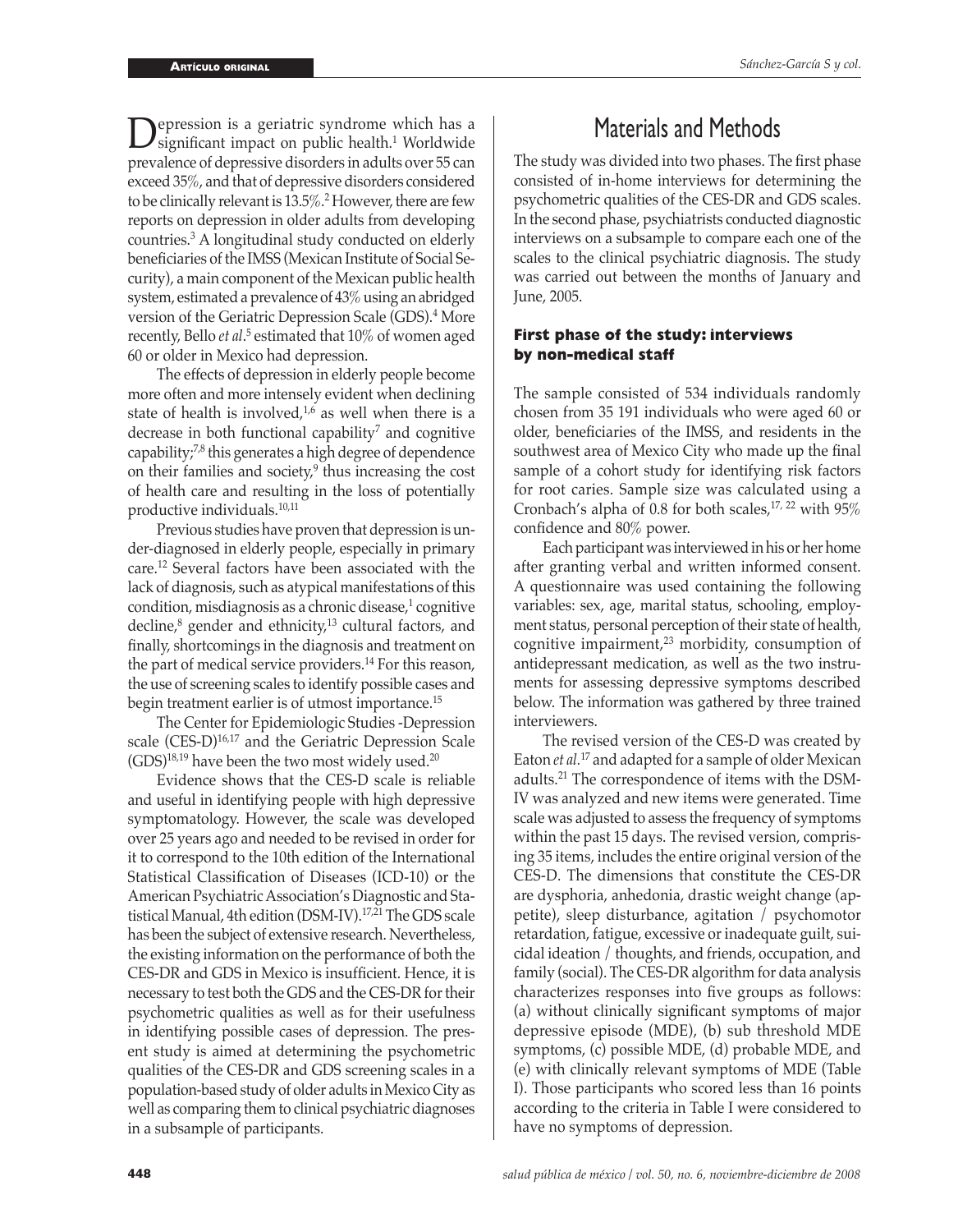#### **Table I**

**CATEGORIES AND CRITERIA FOR THE DIAGNOSIS OF DEPRESSION IN ELDERLY MEXICANS, 2005**

|                                                                               | <b>CES-DR</b>                                                                                                                                        | Clinical diagnosis                                                                                                  |  |  |  |
|-------------------------------------------------------------------------------|------------------------------------------------------------------------------------------------------------------------------------------------------|---------------------------------------------------------------------------------------------------------------------|--|--|--|
| Category                                                                      | Criteria                                                                                                                                             | Criteria                                                                                                            |  |  |  |
| Clinically significant symp-<br>toms of a major depressive<br>episode         | Presence of symptoms in at least five dimensions, necessarily<br>including the presence of anhedonia or dysphoria for at least two<br>weeks          | Presence of five clinical symptoms of depression, neces-<br>sarily including the presence of anhedonia or dysphoria |  |  |  |
| Probable major depressive<br>episode                                          | Presence of anhedonia or dysphoria nearly every day for the past<br>two weeks, but with only four symptoms (one dimension less than<br>the DMS-IV)   | Presence of four clinical symptoms of depression, neces-<br>sarily including anhedonia or dysphoria                 |  |  |  |
| Possible major depressive<br>episode                                          | Presence of anhedonia or dysphoria almost every day for the past<br>two weeks, but with only three symptoms (two dimensions less<br>than the DMS-IV) | Presence of three clinical symptoms of depression, neces-<br>sarily including anhedonia or dysphoria                |  |  |  |
| Subthreshold depressive<br>episode                                            | Scoring 16 points or more and not belonging in any of the previous<br>categories                                                                     | Presence of clinical symptoms of depression except<br>anhedonia or dysphoria                                        |  |  |  |
| Without clinically significant<br>symptoms of a major depres-<br>sive episode | It includes those who scored less than 16 in the revised scale                                                                                       | Absence of clinical symptoms of depression                                                                          |  |  |  |

 The original Geriatric Depression Scale consisted of 100 items18 and the version currently in use comprises 30 items (20 positive and 10 negative), since somatic symptoms were eliminated.<sup>19</sup> The categories for the classification are based on the sum of the scores as follows: "normal" (without clinically significant symptoms) from 0 to 9, "moderate depression" from 10 to 19 points, and "severe depression" from 20 to 30 points.<sup>22</sup>

#### **Second phase**

All the participants were informed about the purpose of the second phase of the study by telephone three months after the first phase, on average, and invited to participate. Those who accepted were scheduled for an appointment with a psychiatrist for clinical assessment.

 The GDS and CES-DR were administered again in this phase before making the psychiatric assessment in order to compare recent results with clinical psychiatric diagnoses. Psychiatric assessments took place in an enclosed cubicle and included only the medical doctor and the participant, who were sitting face-to-face. The medical assessment lasted between 45 and 60 minutes, approximately. The psychiatrists were provided with a semi-structured tool based on the DMS-IV to register depressive symptoms. The clinical diagnosis of depression was classified according to the categories and criteria in Table I. The psychiatrists that participated in the study were blinded to the results of the screening test.

 Participants who did not present depressive symptoms during the psychiatric assessment, or who scored less than 16 points on the CES-DR or less than or equal to nine points on the GDS were considered to have no symptoms of depression.

#### **Statistical analysis**

*First phase:* Cronbach's alpha was calculated to determine the internal consistency of the CES-DR and GDS. The probabilistic estimates were weighted according to the number of patients registered per family physician.

 The underlying dimensions were explored through factorial analysis; factor extraction used the principal components method and orthogonal varimax rotation. The adequacy of the factorial analysis was evaluated by means of the Kaiser-Meyer-Olkin test and Bartlett's sphericity test for each one of the scales.

*Second phase:* The medians for the GDS and CES-DR scores of individuals with and without clinically significant symptoms of a depressive episode were compared using the Mann-Whitney U test. In this phase, exact tests were used due to the relatively low prevalence of major depressive episodes. Sensitivity, specificity, and positive and negative predictive value for both scales and between the CES-DR and the GDS were calculated.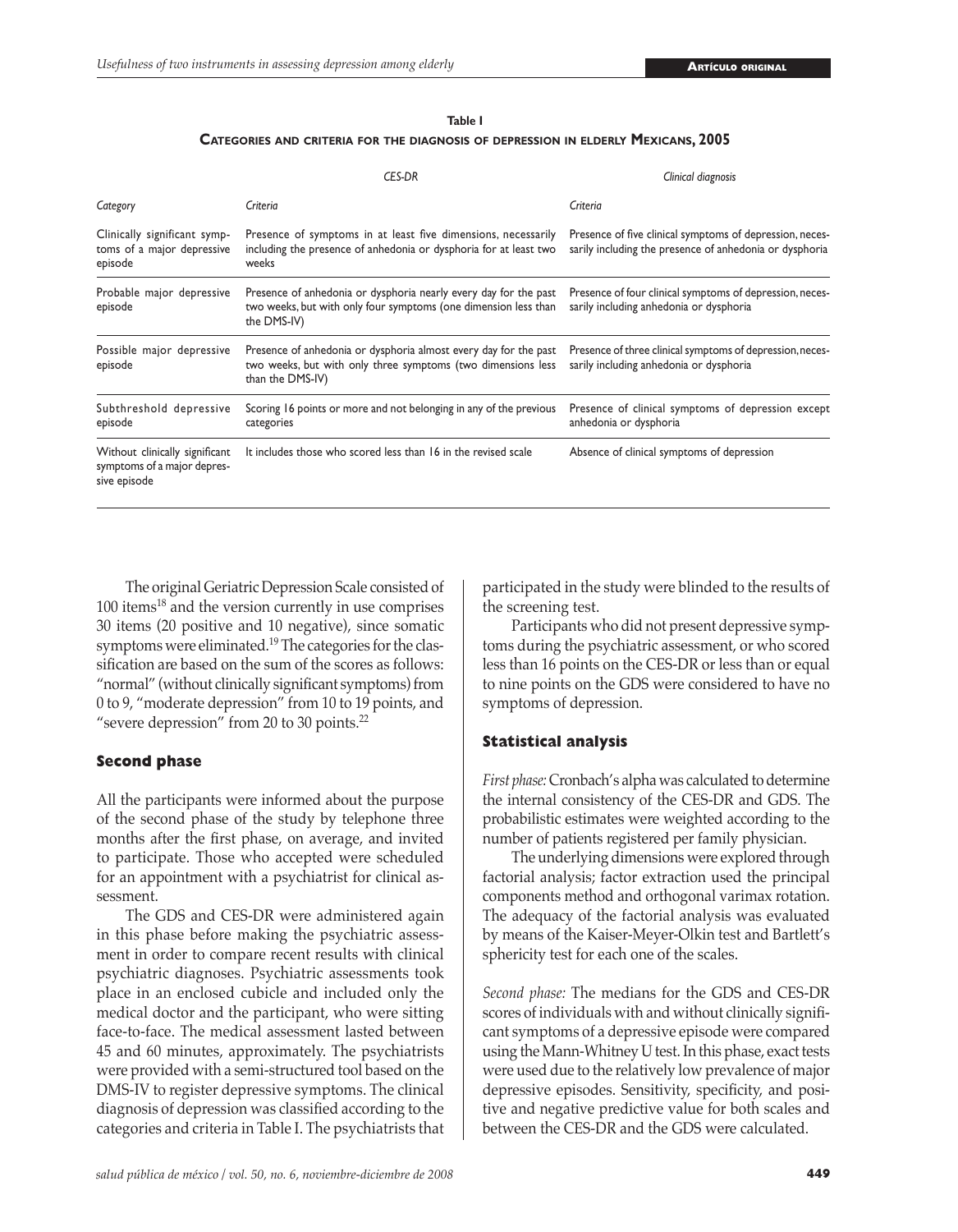#### *Ethical approval*

The Institutional Review Board of the Mexican Institute of Social Security reviewed and approved the research procedures. This document is part of the research proposal registered with the code 2001-785-015.

## Results

#### **First phase**

The sample included 534 individuals, 68% of whom were women ( $n = 363$ ) and 32% men ( $n = 171$ ). Three out of every ten participants reported depressive symptoms according to both the GDS and CES-DR. The unweighted and weighted frequency and distribution of the characteristics of the sample can be seen in Table II. The average age was  $71.5 \pm 7.0$  years, without weighting, and  $69.9\%$  (n = 357) of the participants were in the 60 to 74 age-group. Forty-nine percent of the participants were married or in a domestic partnership, 56.6% reported having six or more years of schooling. Employed participants accounted for 45.7% of the sample and 38.2% perceived their health as being good or excellent. It was determined that 76.2% did not present cognitive impairment. Only 8.8% of the participants reported not having any illness and  $2.4\%$  (n = 13) took antidepressants (Table II).

 The internal consistency of the GDS was determined with a Cronbach's alpha of 0.87 (0.86 once weighted) for the 30 items. Cronbach's alpha was 0.88 for women and 0.85 for men. The alpha coefficient was 0.89 among participants aged 60 to 74 and 0.83 among participants aged 75 or older; it was 0.87 for participants with less than six years of schooling and 0.86 for those with six or more years of schooling (Table III).

 The GDS factorial analysis confirmed that there were eight factors that could explain 53.5% of the total variance. The factors appeared in the following order: a) hopelessness, b) cognitive functioning, c) life satisfaction, d) well-being, e) social isolation, f) apprehension, g) indecision, and h) anxiety. The Kaiser-Meyer-Olkin measure of sampling adequacy was 0.88 and Bartlett's sphericity test was 3 884.88 with 435 degrees of freedom  $(p < 0.001)$ .

 The internal consistency of the CES-DR was determined with a Cronbach's alpha of 0.86 (0.82 once weighted) for the 35 items. Cronbach's alpha was 0.86 for women and 0.85 for men. The alpha coefficient was 0.88 among participants aged 60 to 74 and 0.83 among participants aged 75 or older; it was 0.85 for participants with less than six years of schooling and 0.78 for those with six or more years of schooling (Table III).

#### **Table II OVERALL CHARACTERISTICS OF ELDERLY MEXICANS STUDIED IN THE FIRST PHASE, 2005**

|                                                             | n   | Unweighted Weighted<br>℅ | ℅    |
|-------------------------------------------------------------|-----|--------------------------|------|
| $Sex^*$                                                     |     |                          |      |
| Women                                                       | 363 | 68.0                     | 70.I |
| Men                                                         | 7   | 32.0                     | 29.1 |
| Age (years)*                                                |     |                          |      |
| 60-74                                                       | 357 | 66.9                     | 66.0 |
| $\geq 75$                                                   | 177 | 33.1                     | 34.0 |
| Marital status*                                             |     |                          |      |
| Single / divorced / widowed                                 | 272 | 51.0                     | 49.5 |
| Married                                                     | 262 | 49.0                     | 50.3 |
| Schooling*                                                  |     |                          |      |
| <6 years                                                    | 232 | 43.4                     | 41.7 |
| $\geq 6$ years                                              | 302 | 56.6                     | 58.3 |
| Employment status*                                          |     |                          |      |
| Unemployed                                                  | 290 | 54.3                     | 60.3 |
| Employed                                                    | 244 | 45.7                     | 39.7 |
| Personal perception of their state of health*               |     |                          |      |
| Excellent / good                                            | 204 | 38.2                     | 37.2 |
| Regular / bad                                               | 330 | 61.8                     | 62.8 |
| Cognitive impairment*                                       |     |                          |      |
| Presence                                                    | 127 | 23.8                     | 21.7 |
| Absence                                                     | 407 | 76.2                     | 78.3 |
| Morbidity*                                                  |     |                          |      |
| Absence                                                     | 47  | 8.8                      | 8.8  |
| $1-2$                                                       | 330 | 61.8                     | 71.I |
| ≥3                                                          | 157 | 29.4                     | 20.1 |
| Consumption of antidepressants*                             |     |                          |      |
| Yes                                                         | 13  | 2.4                      | 2.1  |
| No                                                          | 521 | 97.6                     | 97.9 |
| Geriatric Depression Scale (GDS)*                           |     |                          |      |
| No depression symptoms                                      | 379 | 71.0                     | 72.0 |
| Depression symptoms                                         | 155 | 29.0                     | 28.0 |
| Center for Epidemiologic Studies Depression Scale (CES-DR)* |     |                          |      |
| No depression symptoms                                      | 382 | 71.5                     | 73.3 |
| Depression symptoms                                         | 152 | 28.5                     | 26.7 |
| $*$ p>0.05 with Chi-square test                             |     |                          |      |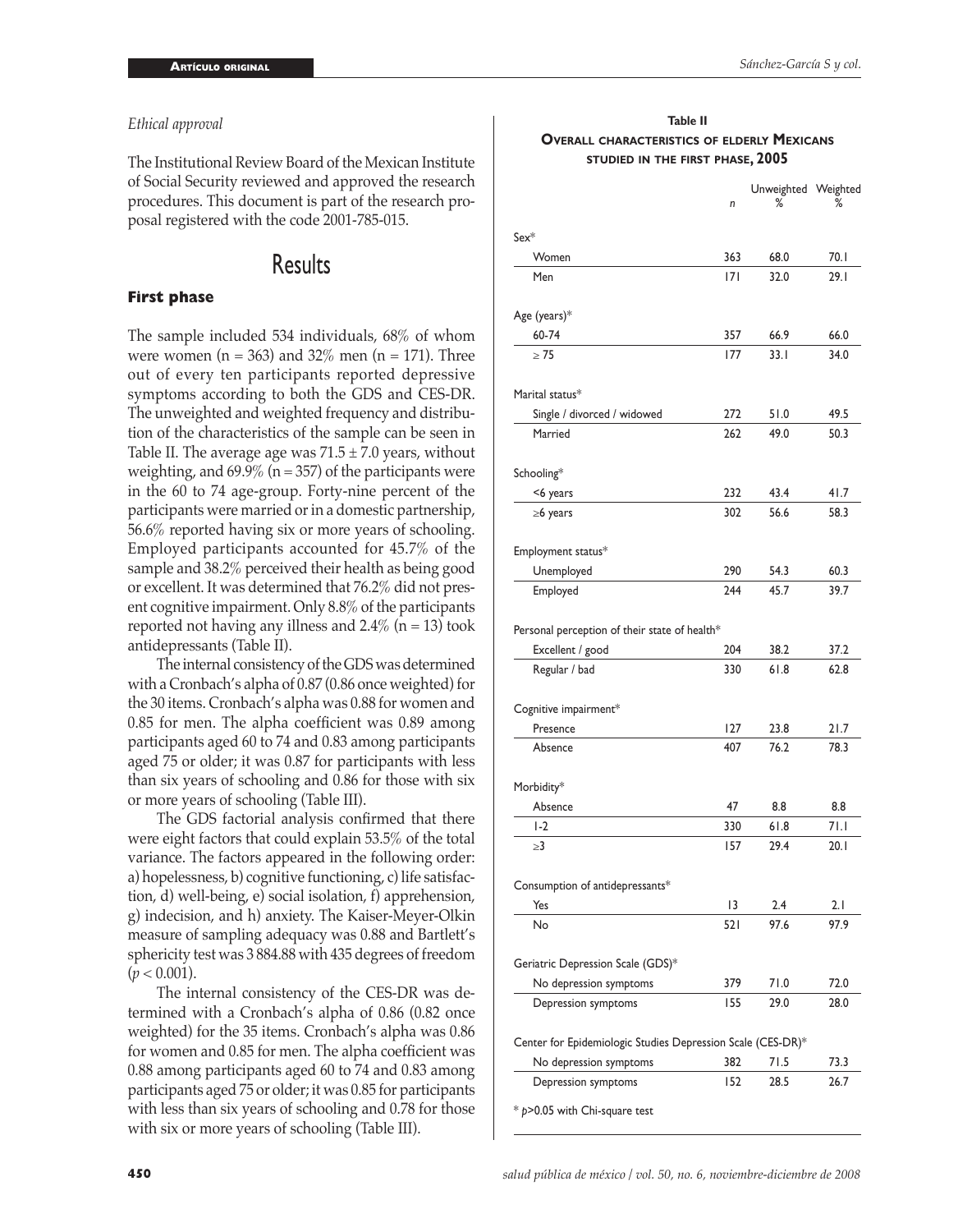|                   | Cronbach's alpha |                                         |                             |                                      |                                 |                                 |                                                            |                                 |  |  |  |  |  |
|-------------------|------------------|-----------------------------------------|-----------------------------|--------------------------------------|---------------------------------|---------------------------------|------------------------------------------------------------|---------------------------------|--|--|--|--|--|
|                   |                  | <b>Geriatric Depression Scale (GDS)</b> |                             |                                      |                                 |                                 | Center for Epidemiologic Studies Depression Scale (CES-DR) |                                 |  |  |  |  |  |
|                   |                  | Unweighted                              |                             | Weighted                             |                                 | Unweighted                      | Weighted                                                   |                                 |  |  |  |  |  |
| Sex               |                  |                                         |                             |                                      |                                 |                                 |                                                            |                                 |  |  |  |  |  |
| Women             |                  | 0.88                                    |                             | 0.87                                 |                                 | 0.86                            | 0.82                                                       |                                 |  |  |  |  |  |
| Men               |                  | 0.85                                    |                             | 0.83                                 |                                 | 0.85                            | 0.80                                                       |                                 |  |  |  |  |  |
|                   |                  |                                         |                             | p>0.05 with Chi-square test          |                                 |                                 |                                                            | p>0.05 with Chi-square test     |  |  |  |  |  |
| Age               |                  |                                         |                             |                                      |                                 |                                 |                                                            |                                 |  |  |  |  |  |
| 60-74 years       |                  | 0.89                                    |                             | 0.88                                 |                                 | 0.88                            | 0.84                                                       |                                 |  |  |  |  |  |
| 75 years or older |                  | 0.83                                    |                             | 0.81                                 |                                 | 0.83                            | 0.77                                                       |                                 |  |  |  |  |  |
|                   |                  |                                         |                             | p>0.05 with Chi-square test          |                                 |                                 |                                                            | p>0.05 with Chi-square test     |  |  |  |  |  |
| Schooling         |                  |                                         |                             |                                      |                                 |                                 |                                                            |                                 |  |  |  |  |  |
| <6 years          |                  | 0.87                                    |                             | 0.86                                 |                                 | 0.85                            | 0.85                                                       |                                 |  |  |  |  |  |
| $\geq 6$ years    | 0.86             |                                         |                             | 0.85                                 | 0.78                            |                                 | 0.78                                                       |                                 |  |  |  |  |  |
|                   |                  |                                         | p>0.05 with Chi-square test |                                      |                                 |                                 |                                                            | p>0.05 with Chi-square test     |  |  |  |  |  |
|                   |                  | Cronbach's alpha                        |                             |                                      |                                 |                                 |                                                            |                                 |  |  |  |  |  |
|                   |                  | GDS                                     |                             |                                      |                                 | <b>CES-DR</b>                   |                                                            |                                 |  |  |  |  |  |
|                   | Unweighted       | Women<br>Weighted                       |                             | Men<br>Weighted                      | Women<br>Weighted<br>Unweighted |                                 | Men<br>Unweighted<br>Weighted                              |                                 |  |  |  |  |  |
|                   |                  |                                         | Unweighted                  |                                      |                                 |                                 |                                                            |                                 |  |  |  |  |  |
| Age / Sex         |                  |                                         |                             |                                      |                                 |                                 |                                                            |                                 |  |  |  |  |  |
| 60-74 years       | 0.89             | 0.89                                    | 0.86                        | 0.85                                 | 0.84                            | 0.84                            | 0.84                                                       | 0.84                            |  |  |  |  |  |
| 75 years or older | 0.81             | 0.80                                    | 0.80                        | 0.80                                 | 0.81                            | 0.79                            | 0.71                                                       | 0.71                            |  |  |  |  |  |
|                   |                  | $p > 0.05$ with Chi-square test         |                             | $p > 0.05$ with Chi-square test      |                                 | $p > 0.05$ with Chi-square test |                                                            | $p > 0.05$ with Chi-square test |  |  |  |  |  |
|                   | Women            |                                         | Men                         |                                      | Women                           |                                 | Men                                                        |                                 |  |  |  |  |  |
| Unweighted        | Weighted         | Unweighted                              | Weighted                    | Unweighted<br>Unweighted<br>Weighted |                                 |                                 | Weighted                                                   |                                 |  |  |  |  |  |
| Schooling / Sex   |                  |                                         |                             |                                      |                                 |                                 |                                                            |                                 |  |  |  |  |  |
| <6 years          | 0.87             | 0.87                                    | 0.86                        | 0.86                                 | 0.85                            | 0.85                            | 0.84                                                       | 0.84                            |  |  |  |  |  |
| $\geq 6$ years    | 0.86             | 0.86                                    | 0.85                        | 0.85                                 | 0.79                            | 0.78                            | 0.75                                                       | 0.77                            |  |  |  |  |  |
|                   |                  | $p > 0.05$ with Chi-square test         |                             | $p > 0.05$ with Chi-square test      |                                 | $p > 0.05$ with Chi-square test |                                                            | $p > 0.05$ with Chi-square test |  |  |  |  |  |

**Table III INTERNAL CONSISTENCY OF THE SCALES USED, ELDERLY MEXICANS, 2005**

 The factorial analysis confirmed that there were nine factors that could explain 57.9% of the total variance. The factors were a) hopelessness, b) life satisfaction, c) fatigue, d) pessimism, e) sleep disturbance, f) poor concentration, g) drastic weight change, h) apprehension, and i) wellbeing. The Kaiser-Meyer-Olkin measure of sampling adequacy was 0.88 and Bartlett's sphericity test was 6 289.36 with 595 degrees of freedom (*p*< 0.001).

#### **Second phase**

A total of 206 individuals accepted the clinical assessment, 65.5% of who were women (n=135), and 34.5%, men (n=71). The age range was 60 to 90 years and the average age was 71.2±6.8 (70.9±6.7 for women and 71.8±7.1 for men). Table IV shows the characteristics of the participants in the clinical psychiatric diagnosis and assessment. When comparing the samples in the first and second phases of the study, no major differences were observed in any of the variables under study or in the classifications obtained with the GDS and CES-DR.

 The frequency of depressive symptoms assessed by the psychiatrists was as follows: 10.2% (n= 21) of the participants presented dysphoria, 3.9% (n= 8) presented anhedonia, 4.4% (n= 9) had drastic weight changes (appetite),  $15.5\%$  (n= 32) had sleep disturbance,  $3.4\%$  (n=7) experienced agitation or psychomotor inhibition, 15.5%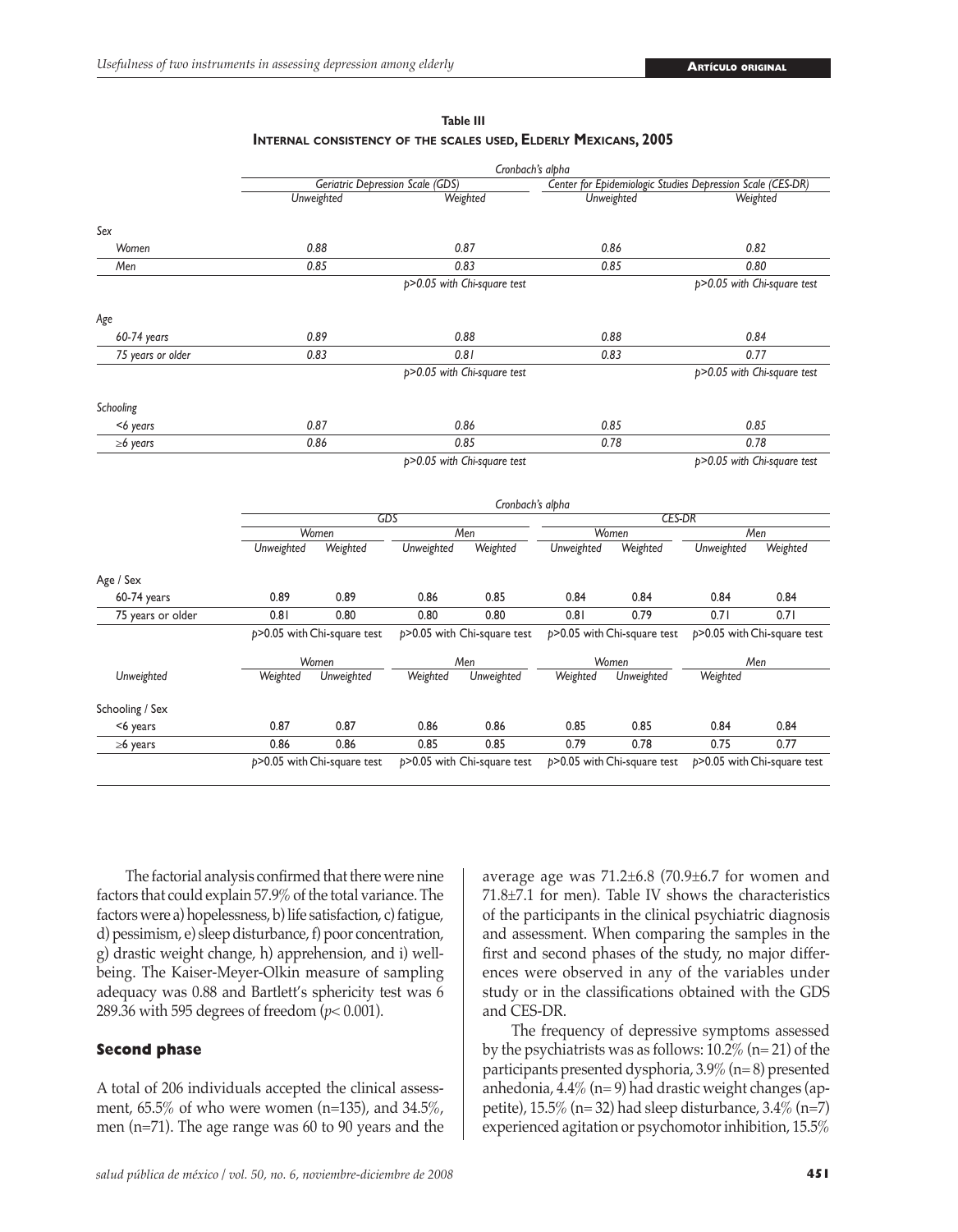|                                                            |     | First phase | Second phase |                                     |  |  |
|------------------------------------------------------------|-----|-------------|--------------|-------------------------------------|--|--|
|                                                            | n   | %           | n            | %                                   |  |  |
| Sex                                                        |     |             |              |                                     |  |  |
| Women                                                      | 363 | 68.0        | 135          | 65.5                                |  |  |
| Men                                                        | 7   | 32.0        | 71           | 34.5                                |  |  |
|                                                            |     |             |              | $p > 0.05$ with Chi-square test     |  |  |
| Age (years)                                                |     |             |              |                                     |  |  |
| 60-74<br>$\geq 75$                                         | 357 | 66.9        | 140          | 68.0                                |  |  |
|                                                            | 177 | 33.1        | 66           | 32.0<br>p>0.05 with Chi-square test |  |  |
| Marital status                                             |     |             |              |                                     |  |  |
| Single / divorced / widowed                                | 272 | 51.0        | 107          | 51.9                                |  |  |
| Married                                                    | 262 | 49.0        | 99           | 48.I                                |  |  |
|                                                            |     |             |              | $p > 0.05$ with Chi-square test     |  |  |
| Schooling                                                  |     |             |              |                                     |  |  |
| <6 years                                                   | 232 | 43.4        | 78           | 37.9                                |  |  |
| $\geq 6$ years                                             | 302 | 56.6        | 128          | 62.1                                |  |  |
|                                                            |     |             |              | $p > 0.05$ with Chi-square test     |  |  |
| Employment status                                          |     |             |              |                                     |  |  |
| Unemployed                                                 | 290 | 54.3        | 96           | 46.6                                |  |  |
| Employed                                                   | 244 | 45.7        | 110          | 53.4                                |  |  |
|                                                            |     |             |              | p>0.05 with Chi-square test         |  |  |
| Personal perception of state of health                     |     |             |              |                                     |  |  |
| Excellent / good                                           | 204 | 38.2        | 76           | 36.9                                |  |  |
| Regular / bad                                              | 330 | 61.8        | 130          | 63.1                                |  |  |
|                                                            |     |             |              | p>0.05 with Chi-square test         |  |  |
| Cognitive impairment                                       |     |             |              |                                     |  |  |
| Presence                                                   | 127 | 23.8        | 38           | 18.4                                |  |  |
| Absence                                                    | 407 | 76.2        | 168          | 81.6                                |  |  |
|                                                            |     |             |              | $p > 0.05$ with Chi-square test     |  |  |
| Morbidity                                                  |     |             |              |                                     |  |  |
| Absence                                                    | 47  | 8.8         | 8            | 8.7                                 |  |  |
| $1-2$                                                      | 330 | 61.8        | 126          | 61.2                                |  |  |
| $\geq 3$                                                   | 157 | 29.4        | 62           | 30.1                                |  |  |
|                                                            |     |             |              | p>0.05 with Chi-square test         |  |  |
| Consumption of antidepressants                             |     |             |              |                                     |  |  |
| Yes                                                        | 3   | 2.4         | 5            | 2.4                                 |  |  |
| No                                                         | 521 | 97.6        | 206          | 97.6                                |  |  |
|                                                            |     |             |              | p>0.05 with Chi-square test         |  |  |
| Geriatric Depression Scale (GDS)                           |     |             |              |                                     |  |  |
| No depression symptoms                                     | 379 | 71.0        | 150          | 72.8                                |  |  |
| Mild depression                                            | 132 | 24.7        | 48           | 23.3                                |  |  |
| Moderate to severe depression                              | 23  | 4.3         | 8            | 3.9                                 |  |  |
|                                                            |     |             |              | p>0.05 with Chi-square test         |  |  |
|                                                            |     |             |              |                                     |  |  |
| Center for Epidemiologic Studies Depression Scale (CES-DR) |     |             |              |                                     |  |  |
| No clinical significance                                   | 382 | 71.5        | 145          | 70.4                                |  |  |
| Subthreshold depression                                    | 107 | 20.0        | 45           | 21.8                                |  |  |
| Possible DSM-IV Major Depressive Episode                   | 8   | 1.5         | 3            | 1.5                                 |  |  |
| Probable DSM-IV Major Depressive Episode                   | 6   | 3.0         | 7            | 3.4                                 |  |  |
| DSM-IV Major Depressive Episode                            | 21  | 3.9         | 6            | 2.9                                 |  |  |

**Table IV**

#### **CHARACTERISTICS OF ELDERLY MEXICANS IN THE FIRST AND SECOND PHASES OF THE STUDY, 2005**

*p*>0.05 with Chi-square test

First phase: Interviews by non-medical staff. Second phase: Clinical psychiatric assessment using DSM-IV criteria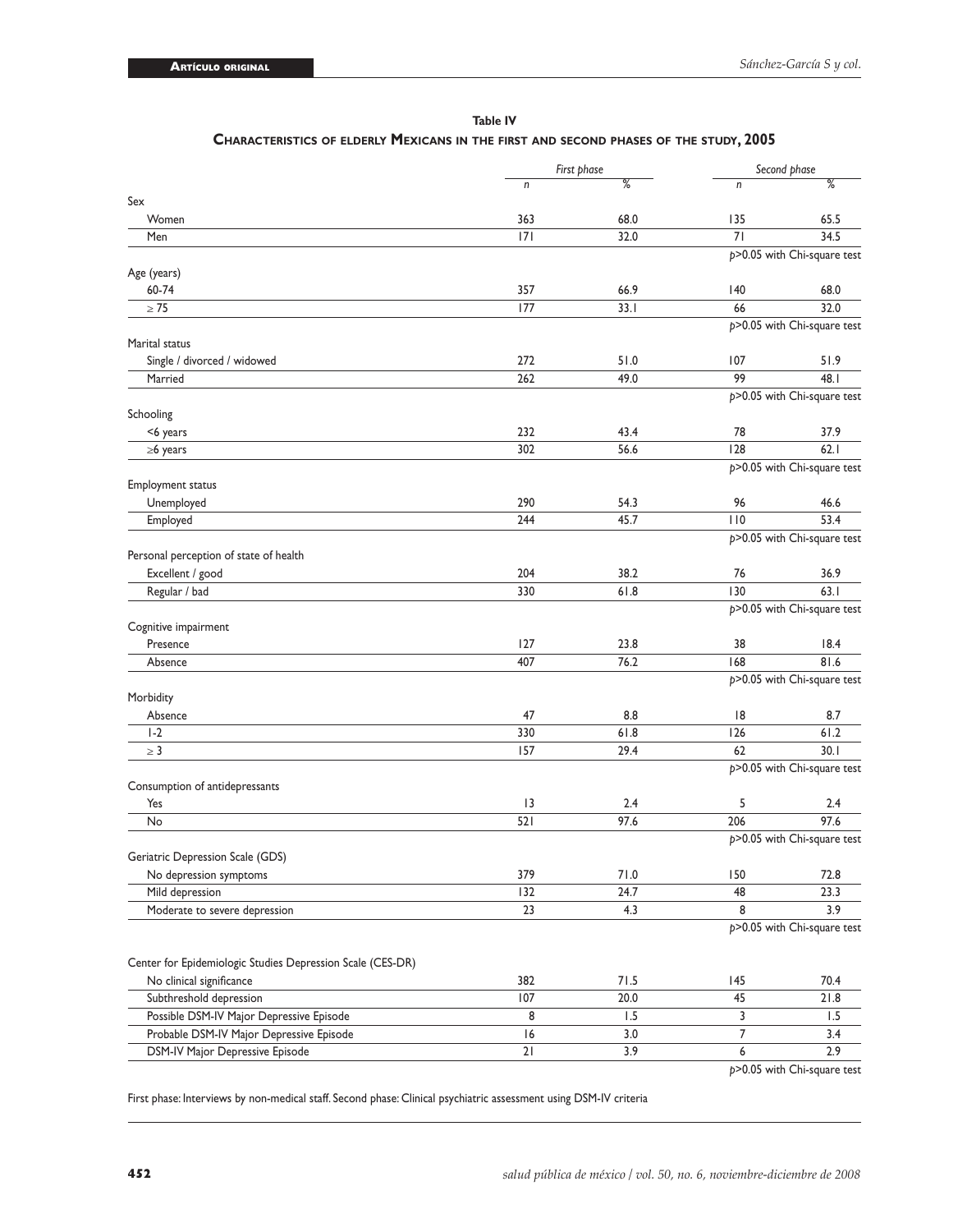|                                          | No clinical<br>significance |                          | Subthreshold<br>depression |                 | Possible DSM-IV<br>major depressive<br>episode |                 | Probable DSM-IV<br>major depressive<br>episode |               | <b>DSM-IV Major</b><br>depressive<br>episode |                 | Total        |                 |
|------------------------------------------|-----------------------------|--------------------------|----------------------------|-----------------|------------------------------------------------|-----------------|------------------------------------------------|---------------|----------------------------------------------|-----------------|--------------|-----------------|
|                                          | n                           | $\overline{\%}$          | n                          | $\overline{\%}$ | $\mathsf{n}$                                   | $\overline{\%}$ | n                                              | $\frac{9}{6}$ | n                                            | $\overline{\%}$ | $\mathsf{n}$ | $\overline{\%}$ |
| Clinical diagnosis of depression         |                             |                          |                            |                 |                                                |                 |                                                |               |                                              |                 |              |                 |
| <b>CES-DR</b>                            |                             |                          |                            |                 |                                                |                 |                                                |               |                                              |                 |              |                 |
| No clinical significance                 | 63                          | 49.2                     | $\mathbf{H}$               | 26.8            | 2                                              | 50.0            |                                                |               |                                              | 3.8             | 77           | 37.4            |
| Subthreshold depression                  | 54                          | 42.2                     | 23                         | 56.1            | 2                                              | 50.0            | 5                                              | 71.4          | 4                                            | 53.8            | 98           | 47.6            |
| Possible DSM-IV Major Depressive Episode | $\overline{2}$              | 1.6                      | $\overline{2}$             | 4.9             | $\overline{a}$                                 | ä,              |                                                |               | $\overline{2}$                               | 7.7             | 6            | 2.9             |
| Probable DSM-IV Major Depressive Episode | $\overline{7}$              | 5.5                      | 4                          | 9.8             | $\blacksquare$                                 | ٠               |                                                | 4.3           | 5                                            | 19.2            | 17           | 8.3             |
| DSM-IV Major Depressive Episode          | $\overline{2}$              | 1.6                      | $\mathsf{I}$               | 2.4             | $\blacksquare$                                 |                 | ı                                              | 14.3          | 4                                            | 15.4            | 8            | 3.9             |
| Total                                    | 128                         | 100.0                    | 4 <sub>1</sub>             | 100.0           | 4                                              | 100.0           |                                                | 7 100.0       | 26                                           | 100.0           | 206          | 100.0           |
| Clinical diagnosis of depression         |                             |                          |                            |                 |                                                |                 |                                                |               |                                              |                 |              |                 |
| GDS                                      |                             |                          |                            |                 |                                                |                 |                                                |               |                                              |                 |              |                 |
| No depression symptoms                   | 0                           | 78.9                     | 25                         | 61.0            | 3                                              | 75.0            | $\overline{2}$                                 | 28.6          | 6                                            | 23.1            | 137          | 66.5            |
| Mild depression                          | 25                          | 19.5                     | 15                         | 36.6            |                                                | 25.0            | 5                                              | 71.4          | 4                                            | 53.8            | 60           | 29.1            |
| Moderate to severe depression            | $\overline{2}$              | 1.6                      |                            | 2.4             |                                                |                 |                                                |               | 6                                            | 23.1            | 9            | 4.4             |
| Total                                    | 128                         | 100.0                    | 41                         | 100.0           | 4                                              | 100.0           |                                                | 7 100.0       | 26                                           | 100.0           | 206          | 100.0           |
| CES-DR                                   |                             |                          |                            |                 |                                                |                 |                                                |               |                                              |                 |              |                 |
| GDS                                      |                             |                          |                            |                 |                                                |                 |                                                |               |                                              |                 |              |                 |
| No depression symptoms                   | 70                          | 90.9                     | 59                         | 60.2            | 2                                              | 33.3            | 4                                              | 23.5          | $\overline{2}$                               | 25.0            | 137          | 66.5            |
| Mild depression                          | 7                           | 9.1                      | 38                         | 38.8            | 3                                              | 50.0            | $\overline{0}$                                 | 58.8          | 2                                            | 25.0            | 60           | 29.1            |
| Moderate to severe depression            | $\overline{\phantom{a}}$    | $\overline{\phantom{a}}$ | ı                          | 1.0             | L                                              | 16.7            | 3                                              | 17.6          | 4                                            | 50.0            | 9            | 4.4             |
| Total                                    |                             | 100.0                    | 98                         | 100.0           | 6                                              | 100.0           | 17                                             | 100.0         | 8                                            | 100.0           | 206          | 100.0           |

#### **Table V**

#### **DISTRIBUTION AND FREQUENCY OF AGREEMENT BETWEEN MEASUREMENT INSTRUMENTS. ELDERLY MEXICANS, 2005**

CES-DR= Center for Epidemiologic Studies Depression Scale

GDS= Geriatric Depression Scale

(n= 32) experienced fatigue, 7.8% (n=16) experienced excessive or inadequate guilt,  $14.6\%$  (n= 30) had a decrease in the ability to think or concentrate and 0.5% (n= 1) had recurring death thoughts or recurrent suicidal ideation. Thus, medical assessment indicated that 69.4% (n= 143) of the participants had no clinically significant symptoms of a major depressive episode,  $21.4\%$  (n= 44) had a subthreshold depressive episode, 2.9% (n= 6) had a possible major depressive episode, 3.4% (n= 7) had a probable major depressive episode, and 2.9% (n= 6) had clinically significant symptoms of a major depression episode.

 Regarding the GDS scores, the participants without clinically significant symptoms of a depressive episode had a median of 6 points  $(R = 0 - 26)$  on the GDS, while those with clinically significant symptoms had a median of 8 points ( $R = 0 - 22$ ); the median difference was significant  $(p=0.030)$ .

 The distribution of the CES-DR categories was as follows:  $70.4\%$  (n= 145) of the participants had no clinically significant symptoms,  $21.8\%$  (n= 45) presented subthreshold depressive symptoms,  $1.5\%$  (n= 3) had a possible major depressive episode, 3.4% (n= 7) had probable major depression and, finally,  $2.9\%$  (n= 6) had clinically relevant symptoms of a major depressive episode.

 Table V shows the distribution and frequency of agreement between the clinical psychiatric diagnosis and the CES-DR and GDS, and between the CES-DR and the GDS. The CES-DR classified  $49.2\%$  (n= 63) of the 128 elderly people that were diagnosed as not having clinically significant symptoms of a depressive episode through clinical psychiatric diagnosis, while the GDS classified 78.9% (n= 101) of the 128 participants diagnosed as not having clinically significant symptoms of a depressive episode through clinical psychiatric diagnosis. The GDS classified 90.9% (n= 70) of the 77 participants diagnosed as not having clinically significant symptoms of a depressive episode by the CES-DR.

 Compared to the psychiatric diagnosis, the CES-DR sensitivity was 82.0% (95% CI, 81.3% - 82.7%), with a specificity of 49.2% (48.7% - 49.6%). Positive predictor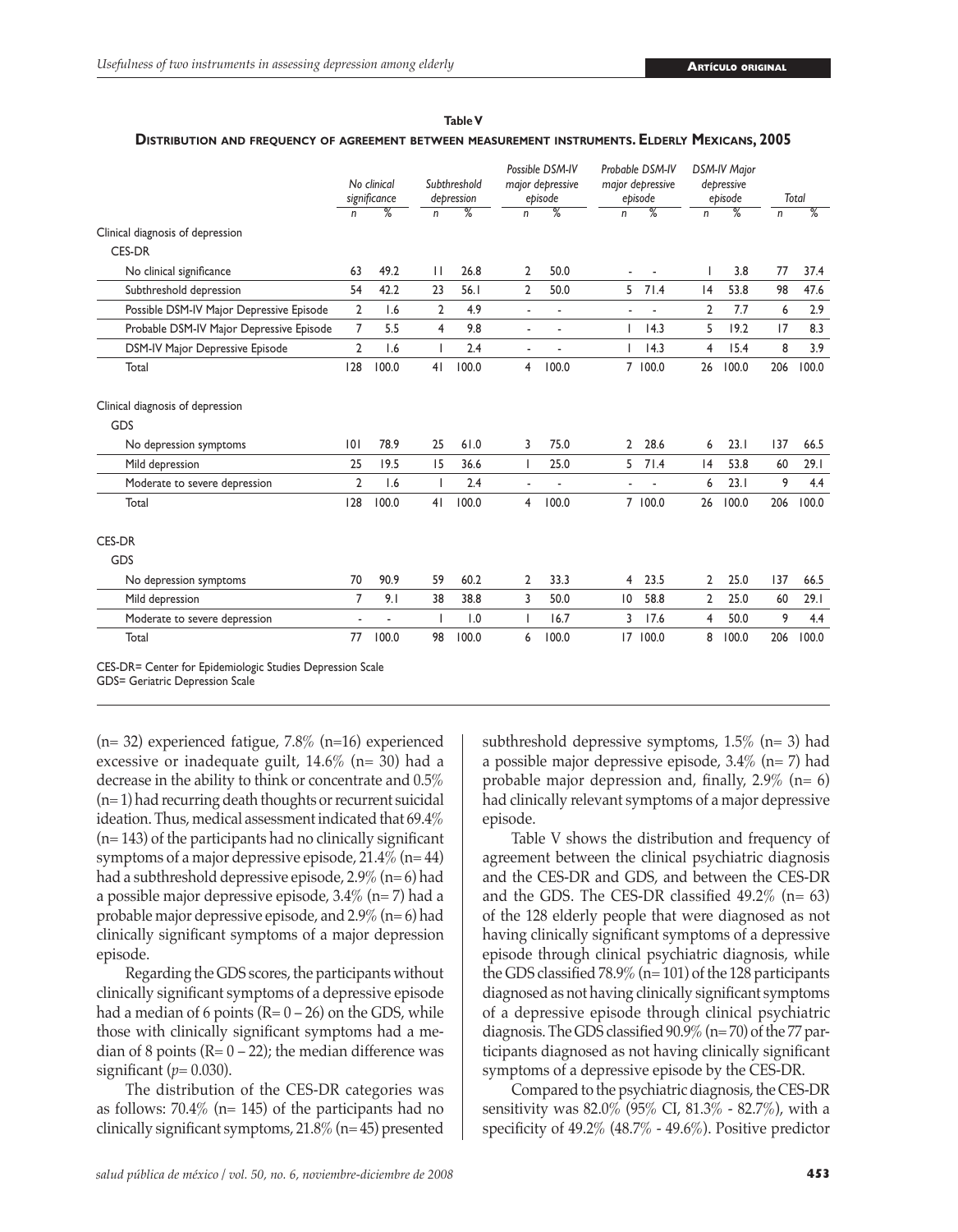value was  $49.6\%$  (49.1% - 50.0%), and negative predictor value was  $81.8\%$  ( $81.1\%$  -  $88.5\%$ ). For the GDS, sensitivity was 53.8% (53.1% - 54.5%), with specificity of 78.9% (78.4% - 54.5%). Positive and negative predictor values were 60.8% (60.0% - 61.6%) and 73.7% (73.3% - 74.1%), respectively.

 Between the CES-DR and the GDS, sensitivity was 81.5% (80.8% - 82.2%), with a specificity of 90.9% (90.2% - 91.6%). Positive predictor value was 89.8% (89.0% -  $90.6\%$ ), and negative predictor value was  $83.3\%$   $(82.6\%$ - 83.9%).

## **Discussion**

#### **First phase**

It was found that one-third of the participants had at least one symptom of depression and that approximately one out of twelve elderly people in this sample possibly suffered from a major depressive episode. The results of this study show that the GDS and CES-DR have overall high internal consistency; however, we observed that there is greater reliability in women, as well as in 60-to-74-year-olds.

 In the validation of the Spanish version of the GDS, there was a Cronbach's alpha of 0.82.<sup>22</sup> As for the CES-DR, a Cronbach's alpha of 0.90 and 0.93 has been estimated.17,21 The results of our study with respect to internal consistency are similar to those reported in these studies.

#### **Second phase**

Based on our results, the frequency of patients diagnosed with at least one clinically significant symptom of a depressive episode was 30.6% based on clinical psychiatric diagnosis, 27.2% based on the GDS, and 29.6% based on the CES-DR; the results being very similar. A report from Evans & Katona<sup>24</sup> found a frequency of depressive symptoms of 37% in elderly patients in primary care in London,  $24\%$  in the Netherlands,  $25$ 13% in Switzerland,<sup>26</sup> 18% and 9% in North American women and men, respectively,  $27$  and finally,  $43\%$  in Mexico.<sup>4</sup> The CES-DR has reported a 36% frequency of depression symptomatology in elderly patients in primary care in Mexico.<sup>21</sup>

 It is important to consider that the participants in the second phase of the study were not chosen randomly; however, the original sample is representative of elderly IMSS beneficiaries in the southwest region of Mexico City. It may be observed that there are no differences between the results obtained in the first and second phases of our study with respect to the variables under study, or with respect to the GDS and CES-DR, so we can assume that the subsample in the second phase is not different from the base population of this study.

 There was a significant difference between the mean GDS scores of participants with and without clinically significant symptoms of a depressive episode based on clinical psychiatric diagnosis. In a study that compared mean GDS scores using the Geriatric Mental Schedule (GMS) and confirmed cases of depression through psychiatric diagnosis, it was observed that depression cases had a higher mean score than those that were not depression cases, which confirms our results.<sup>22</sup>

 There is a difference among the reports of the various studies conducted in primary care due to the diversity of criteria used as a reference (gold standard) to classify elderly patients in "cases" of depression. We must admit that clinical psychiatric diagnosis may pose the risk of imperfect gold standard bias, which could lead to the results being underestimated; $28$  that is, the frequency of participants with clinically significant symptoms of a depressive episode being either underestimated or overestimated. The use of psychiatrists as a gold standard reference in this study has the disadvantage that clinical judgment is not structured and there might have been variations in medical practices as well as in the reviewers' own judgments; thus, the reference that we used in this study could be questioned.29 In this field, a perfect diagnosis can rarely be used as a gold standard. Therefore, researchers need numerous approximations with various methods in order to establish the validity and reliability of their measurements.<sup>30</sup>

 We were not able to compare the classification of categories for depression according to the DSM-IV since the GDS was developed earlier, which was not the case with the CES-DR. Unfortunately, the size of the subsample did not allow us to make this comparison with the CES-DR as the highest frequency was found in the categories that corresponded to patients without clinically significant symptoms of a major depressive episode and patients with a subthreshold depressive episode. Ongoing studies by our research group will offer new data, but it is clear that more research with various samples will be necessary in order to continue perfecting the criteria and parameters of tools for assessing depressive symptoms in large groups of the population.

 According to our results, the CES-DR properly classified 82% of our participants with significant depressive symptoms; however, it has a low probability (49.2%) when classifying participants without depressive symptoms. The opposite occurs with the GDS, since this scale presents low sensitivity (53.8%) but higher probability (78.9%) of proper classification for those without sig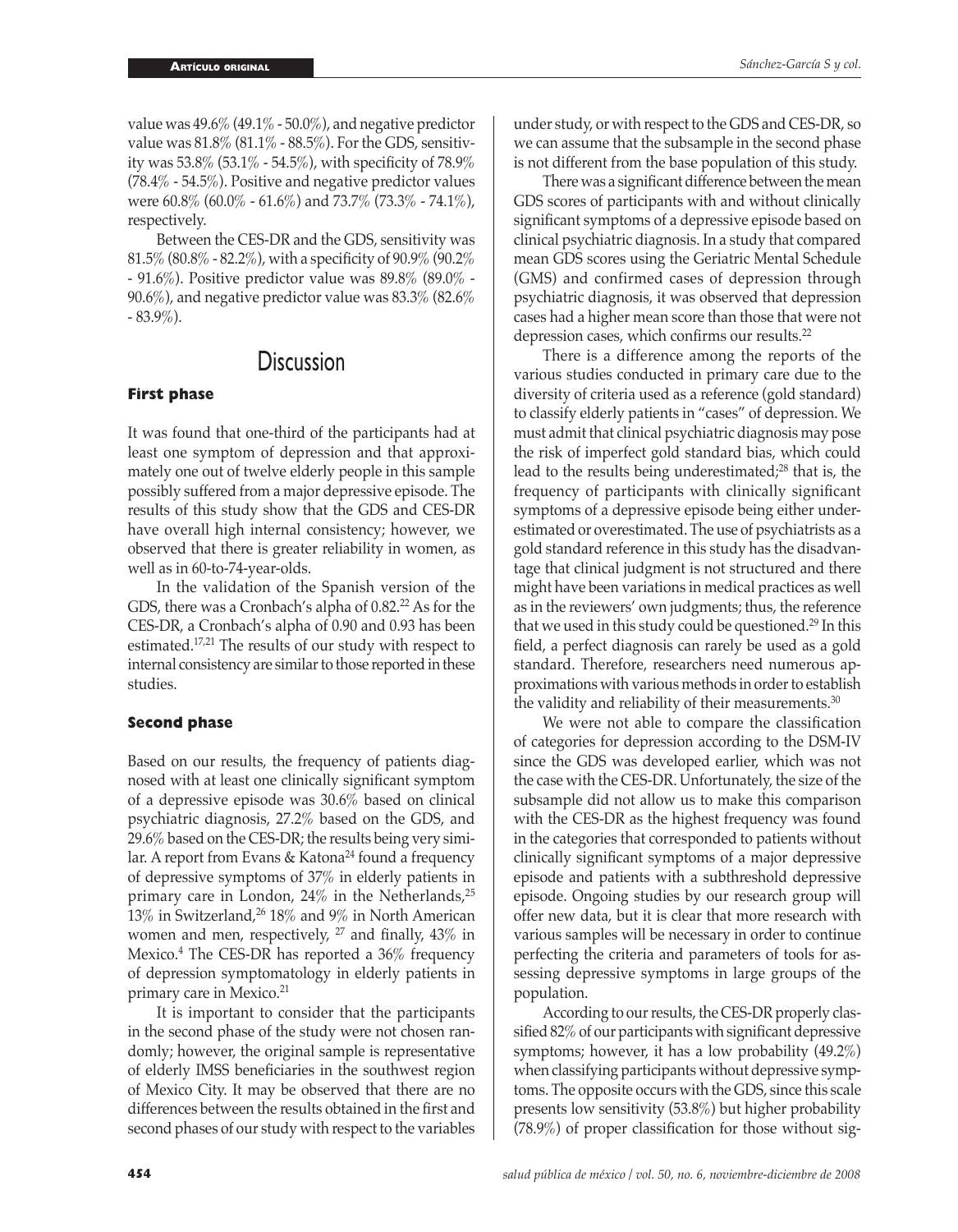nificant depressive symptoms. Therefore, CES-DR may be more useful in the context of primary care since this questionnaire is able to increase the probability of correct diagnosis, even when the positive predictive value is scarcely 50%.

 Family physicians may be a valuable resource to address the health care needs of patients with mental health problems such as depression, anxiety, and cognitive impairment at IMSS, which also faces the severe deficit of psychiatry and psychogeriatric specialists that affect Mexico and other countries.31,32

 It is true that the incorporation of treatment for depression in primary care units could give rise to an increase in the use of costly therapeutic resources. Yet, treatment of depression is necessary and it can free resources that could be applied to improving the therapeutic response of other co-morbidities and to diminishing services utilization.<sup>3</sup> A secondary purpose of this study is to point out that mental health in general, and mental problems in the elderly, in particular, should be considered as priorities by health policy decision makers.

 The importance of systematically conducting assessments of mood disorders and, especially, depression in elderly people in primary care lies in the fact that depressive disorders are highly prevalent, have a high incidence, high recurrence, and tendency to chronicity, and entail high morbidity, both direct and indirect.33 For instance, a study on psychological disorders in primary care by the World Health Organization found that, on average, approximately one-in-four patients requesting services in primary care units had an identifiable mental disorder.34 Depressive disorders were the most common and nearly 13% presented with symptoms of anxiety and/or depression, although not enough in number to qualify as a case according to preestablished clinical criteria. Nevertheless, nearly one out of two patients with anxiety or depression was not identified as a case by physicians in all participating centers around the world.<sup>35</sup>

#### **Conclusion**

Our study helps demonstrate that the CES-DR and GDS have high reliability and adequate validity, which enable their use among the elderly population. However, CESDR reports a higher sensitivity compared with physicians' diagnoses.

#### **Competing interests**

The authors declare that they have no competing interests.

#### **Acknowledgments**

This project was supported by grants from CONACyT (México) 2002-CO1-6868, Mexican Institute of Social Security (IMSS 2002-382), and NIH-FIRCA R03 TW005888. Dr. Wagner was funded through grant DA 17796-01 from NIDA and P60-MD002217-01 from the NCMHHD.

#### **References**

1. Apfeldorf W, Alexopoulos G. Late-life Mood Disorders. In: Principles of geriatric medicine and gerontology. USA: McGraw Hill, 2003. 2. Beekman A, Copeland J, Prince M. Review of community prevalence of depression in later life. Br J Psychiatry 1999;174:307-311. 3. Wagner FA, Gallo JJ, Delva J. Depression in late life: a hidden public health problem for Mexico? Salud Publica de Mex 1999;41:189-202. 4. Reyes-Fraustro S. Population Ageing in the Mexican Institute of Social Security: economic and health policy implications. Mexico City: IMSS-Mexican Foundation for Health, 2001.

5. Bello M, Puentes-Rosas E, Medina-Mora, ME, Lozano, R. Prevalence and diagnosis of depression in Mexico. Salud Publica Mex 2005;47:S4-S11. 6. Bair M, Robinson R, Katon W, Kronke K. Depression and pain comorbidity: a literature review. Arch Intern Med 2003;163:2433-2445. 7. Beekman A, Penninx B, Deeg D, Beurs E, Geerlings S, Tilburg W. The impact of depression on the well-being, disability and use of services in older adults: a longitudinal perspective. Acta Psychiatr Scand 2002;105:20-27*.*  8. Mitchell AJ. Depression as a risk factor for later dementia: a robust relationship? Age and Aging 2005;34:207-209.

9. Lapid MI, Rummans TA. Evaluation and management of geriatric depression in primary care. Mayo Clin Proc 2003;78:1423-1429. 10. Himelhoch S, Weller WE, Wu AW, Anderson GF, Cooper LA. Chronic medical illness, depression, and use of acute medical services among Medicare beneficiaries. Med Care 2004;42:512-521.

11. Robins LN, Regier DA. Psychiatric Disorders in America: The Epidemiologic Catchment Area Study. New York: The Free Press, 1991. 12. Wang PS, Schneeweiss S, Brookhart MA, Glynn RJ, Mogun H, Patrick AR, *et al.* Suboptimal antidepressant use in the elderly. J Clin Psychopharmacol 2005;25:118-126.

13. Strothers HS 3rd, Rust G, Minor P, Fresh E, Druss B, Satcher D. Disparities in antidepressant treatment in Medicaid elderly diagnosed with depression. J Am Geriatr Soc 2005;53:456-61.

14. Remick RA. Diagnosis and management of depression in primary care: a clinical update and review. CMAJ 2002;167:1253-1260.

15. Tesar GE. Should primary care physicians screen for depression? Cleve Clin J Med 2003;70:488-490.

16. Radloff LS. The CES-D scale: a self-report depression scale for research in the general population. Applied Psychological Measurement 1997;1:385-401.

17. Eaton W, Muntaner C, Smith C. Revision of the Center for Epidemiologic Studies Depression (CES-D) Scale. Johns Hopkins University. Prevention Center. Baltimore: Johns Hopkins University, 1998. 18. Brink TL, Yesavage JA, Lum O, Heersema P, Adey M. Dement WC. Screening test for geriatric depression. Clin Gerontol 1982;1:37-44. 19. Yesavage JA, Brin TL, Rose TL, Lum O, Huang V, Adey M *et al*. Development and validation of a geriatric depression screening scale: a preliminary report. J Geriatr Psychiatry Neurol 1983;17:37-49. 20. Nease DE Jr, Maloin JM. Depression screening: a practical strategy. J Fam Pract 2003; 52:118-126.